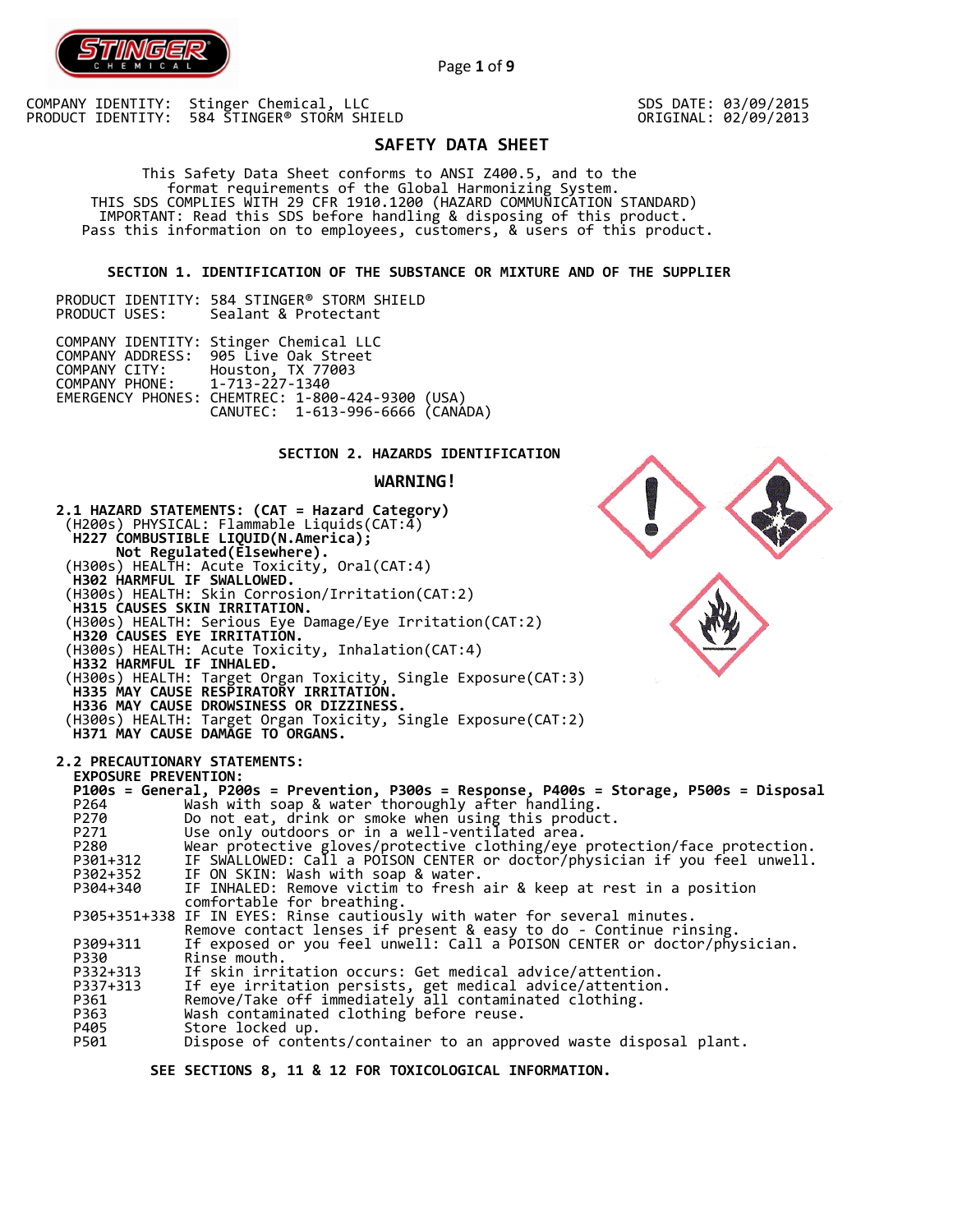### **SECTION 3. COMPOSITION/INFORMATION ON INGREDIENTS**

| MATERIAL                    | CAS#           | <b>EINECS#</b>           | WT %     |
|-----------------------------|----------------|--------------------------|----------|
| Water                       | 7732-18-5      | 231-791-2                | 65-75    |
| Quaternary Amine            | Confidential   | $\overline{\phantom{0}}$ | 20-30    |
| Sweetened Middle Distillate | 64741-86-2     | -                        | $5 - 15$ |
| 2-Butoxyethanol             | $111 - 76 - 2$ | 203-905-0                | $0 - 10$ |
| C9-11 Alcohols, Ethoxylated | 68439-46-3     | $\overline{\phantom{0}}$ | A-5      |

The specific chemical component identities and/or the exact component percentages of this material may be withheld as trade secrets. This information is made available to health professionals, employees, and designated representatives in accordance with the applicable provisions of 29 CFR 1910.1200̄ (I)(1).  $\overline{\phantom{a}}$ 

TRACE COMPONENTS: Trace ingredients (if any) are present in < 1% concentration, (< 0.1% for potential carcinogens, reproductive toxins, respiratory tract mutagens, and sensitizers). None of the trace ingredients contribute significant additional hazards at the concentrations that may be present in this product. All pertinent hazard information has been provided in this document, per the requirements of the Federal Occupational Safety and Health Administration Standard (29 CFR 1910.1200), U.S. State equivalents, and Canadian Hazardous Materials Identification System Standard (CPR 4).

## **SECTION 4. FIRST AID MEASURES**

4.1 MOST IMPORTANT SYMPTOMS/EFFECTS, ACUTE & CHRONIC: See Section 11 for symptoms/effects, acute & chronic.

4.2 GENERAL ADVICE:

 First Aid responders should pay attention to self-protection and use the recommended protective clothing (chemical resistant gloves, splash protection). If potential for exposure exists, refer to Section 8 for specific personal protective equipment.

4.3 EYE CONTACT:

 If this product enters the eyes, check for and remove any contact lenses. Open eyes while under gently running water. Use sufficient force to open eyelids. "Roll" eyes to expose more surface. <u>Minimum</u> flushing is for 15 minutes. Seek immediate medical attention.

4.4 SKIN CONTACT:

 If the product contaminates the skin, immediately begin decontamination with running water. <u>Minimum</u> flushing is for 15 minutes. Remove contaminated clothing, taking care not to contaminate eyes. If skin becomes irritated and irritation persists, medical attention may be necessary. Wash contaminated clothing before reuse, discard contaminated shoes.

4.5 INHALATION:

 After high vapor exposure, remove to fresh air. If breathing is difficult, give oxygen. If breathing has stopped, trained personnel should immediately begin artificial respiration. If the heart has stopped, trained personnel should immediately begin cardiopulmonary resuscitation (CPR). Seek immediate medical attention.

4.6 SWALLOWING:

 If swallowed, CALL PHYSICIAN OR POISON CONTROL CENTER FOR MOST CURRENT INFORMATION. If professional advice is not available, give two glasses of water to drink. DO NOT INDUCE VOMITING. Never induce vomiting or give liquids to someone who is unconscious, having convulsions, or unable to swallow. Seek immediate medical attention.

- 4.7 RESCUERS: Victims of chemical exposure must be taken for medical attention. Rescuers should be taken for medical attention, if necessary. Take a copy of label and SDS to physician or health professional with victim.
- 4.8 NOTES TO PHYSICIAN:
- There is no specific antidote. Treatment of overexposure should be directed at the control of symptoms and the clinical condition of the patient. Any material aspirated during vomiting may cause lung injury. Therefore, emesis should not be induced mechanically or pharmacologically. If it is considered necessary to evacuate the stomach contents, this should be done by means least likely to cause aspiration (such as: Gastric lavage after endotracheal intubation).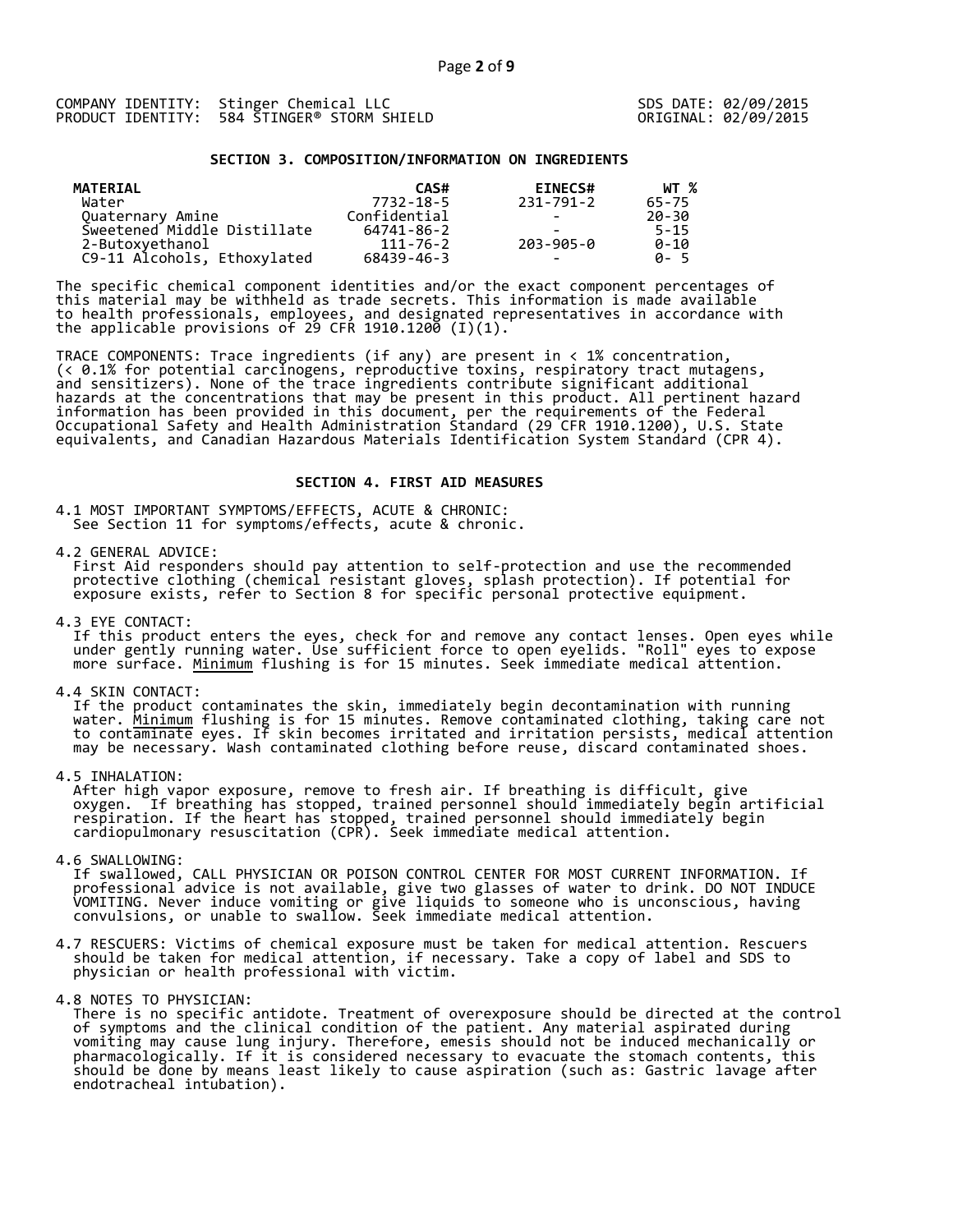## **SECTION 5. FIRE FIGHTING MEASURES**

5.1 FIRE & EXPLOSION PREVENTIVE MEASURES: NO open flames. Above flash point, use a closed system, ventilation, explosion-proof electrical equipment, lighting.

- 5.2 SUITABLE (& UNSUITABLE) EXTINGUISHING MEDIA: Use dry powder, AFFF, alcohol-resistant foam, water spray, carbon dioxide.
- 5.3 SPECIAL PROTECTIVE EQUIPMENT & PRECAUTIONS FOR FIRE FIGHTERS: Water spray may be ineffective on fire but can protect fire-fighters & cool closed containers. Use fog nozzles if water is used. Do not enter confined fire-space without full bunker gear. (Helmet with face shield, bunker coats, gloves & rubber boots).

5.4 SPECIFIC HAZARDS OF CHEMICAL & HAZARDOUS COMBUSTION PRODUCTS: COMBUSTIBLE! Isolate from oxidizers, heat, & open flame. Closed containers may explode if exposed to extreme heat. Applying to hot surfaces requires special precautions. Empty container very hazardous! Continue all label precautions!

## **SECTION 6. ACCIDENTAL RELEASE MEASURES**

- 6.1 SPILL AND LEAK RESPONSE AND ENVIRONMENTAL PRECAUTIONS: Uncontrolled releases should be responded to by trained personnel using pre-planned procedures. No action shall be taken involving personal risk without suitable training. Keep unnecessary and unprotected personnel from entering spill area. Do not touch or walk through material. Avoid breathing vapor or mist. Provide adequate ventilation. Proper protective equipment should be used. In case of a spill, clear the affected area, protect people, and respond with trained personnel. ELIMINATE all ignition sources (no smoking, flares, sparks, or flames in immediate area).
- 6.2 PERSONAL PRECAUTIONS, PROTECTIVE EQUIPMENT, EMERGENCY PROCEDURES: The proper personal protective equipment for incidental releases (such as: 1 Liter of the product released in a well-ventilated area), use impermeable gloves, they should be Level B: **triple-gloves (rubber gloves and nitrile gloves over latex gloves), chemical resistant suit and boots, hard-hat, and Self-Contained Breathing Apparatus** specific for the material handled, goggles, face shield, and appropriate body protection. In the event of a large release, use impermeable gloves, specific for the material handled, chemically resistant suit and boots, and hard hat, and Self-Contained Breathing Apparatus or respirator.

 Personal protective equipment are required wherever engineering controls are not adequate or conditions for potential exposure exist. Select NIOSH/MSHA approved based on actual or potential airborne concentrations in accordance with latest OSHA and/or ANSI recommendations.

6.3 ENVIRONMENTAL PRECAUTIONS:

 Stop spill at source. Construct temporary dikes of dirt, sand, or any appropriate readily available material to prevent spreading of the material. Close or cap valves and/or block or plug hole in leaking container and transfer to another container. Keep from entering storm sewers and ditches which lead to waterways, and if necessary, call the local fire or police department for immediate emergency assistance.

6.4 METHODS AND MATERIAL FOR CONTAINMENT & CLEAN-UP:

 Absorb spilled liquid with polypads or other suitable absorbent materials. If necessary, neutralize using suitable buffering material, (acid with soda ash or base with phosphoric acid), and test area with litmus paper to confirm neutralization. Clean up with non-combustible absorbent (such as: sand, soil, and so on). Shovel up and place all spill residue in suitable containers. dispose of at an appropriate waste disposal facility according to current applicable laws and regulations and product characteristics at time of disposal (see Section 13 - Disposal Considerations).

6.5 NOTIFICATION PROCEDURES:

 In the event of a spill or accidental release, notify relevant authorities in accordance with all applicable regulations. US regulations require reporting release of this material to the environment which exceed the applicable reportable quantity or oil spills which could reach any waterway including intermittent dry creeks. The National Response Center can be reached at (800)424-8802.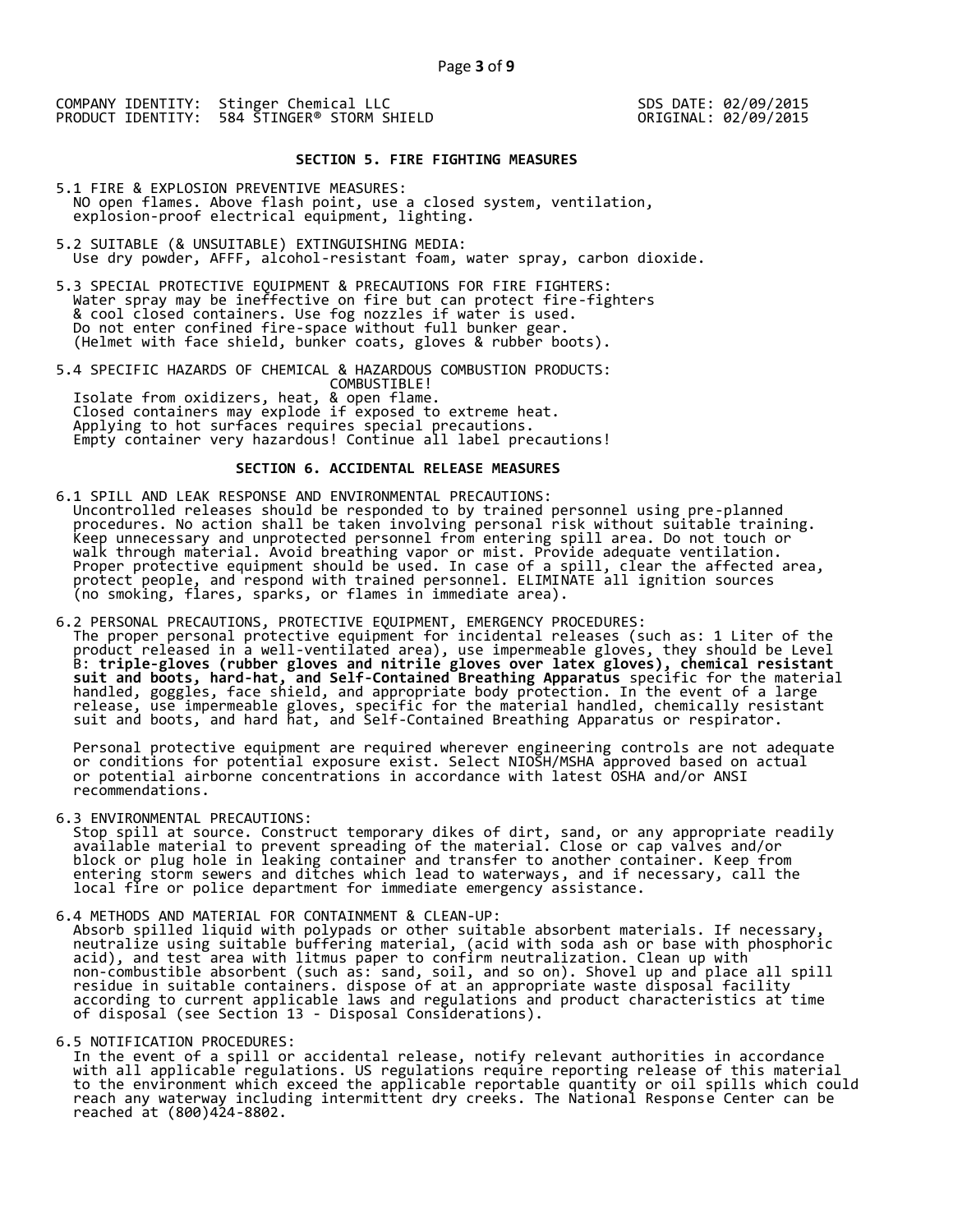### **SECTION 7. HANDLING AND STORAGE**

7.1 PRECAUTIONS FOR SAFE HANDLING: Isolate from oxidizers, heat, & open flame. Use only with adequate ventilation. Avoid or repeated breathing of vapor or spray mist. Do not get in eyes, on skin or clothing. Consult Safety Equipment Supplier. Wear goggles, face shield, gloves, apron & footwear impervious to material. Wash clothing before reuse. Avoid free fall of liquid. Ground containers when transferring. Do not flame cut, braze, or weld. Empty container very hazardous! Continue all label precautions!

7.2 CONDITIONS FOR SAFE STORAGE, INCLUDING ANY INCOMPATIBILITIES: Isolate from strong oxidants. Do not store above 49 C/120 F. Keep container tightly closed & upright when not in use to prevent leakage.

### **SECTION 7. HANDLING AND STORAGE (CONTINUED)**

7.3 NONBULK: CONTAINERS:

 Store containers in a cool, dry location, away from direct sunlight, sources of intense heat, or where freezing is possible. Material should be stored in secondary containers or in a diked area, as appropriate. Store containers away from incompatible chemicals (see Section 10, Stability and Reactivity). Post warning and "NO SMOKING" signs in storage and use areas, as appropriate. Empty containers should be handled with care. Never store food, feed, or drinking water in containers which held this product.

7.4 BULK CONTAINERS:

 All tanks and pipelines which contain this material must be labeled. Perform routine maintenance on tanks or pipelines which contain this product. Report all leaks immediately to the proper personnel.

7.5 TANK CAR SHIPMENTS:

 Tank cars carrying this product should be loaded and unloaded in strict accordance with tank-car manufacturer's recommendation and all established on-site safety procedures. Appropriate personal protective equipment must be used (see Section 8, Engineering Controls and Personal Protective Equipment.). All loading and unloading equipment must be inspected, prior to each use. Loading and unloading operations must be attended, at all times. Tank cars must be level, brakes must be set or wheels must be locked or blocked prior to loading or unloading. Tank car (for loading) or storage tanks (for unloading) must be verified to be correct for receiving this product and be properly prepared, prior to starting the transfer operations. Hoses must be verified to be in the correct positions, before starting transfer operations. A sample (if required) must be taken and verified (if required) prior to starting transfer operations. All lines must be blown-down and purged before disconnecting them from the tank car or vessel.

7.6 PROTECTIVE PRACTICES DURING MAINTENANCE OF CONTAMINATED EQUIPMENT: Follow practices indicated in Section 6 (Accidental Release Measures). Make certain application equipment is locked and tagged-out safely. Always use this product in areas where adequate ventilation is provided. Collect all rinsates and dispose of according to applicable Federal, State, Provincial, or local procedures.

### 7.7 EMPTY CONTAINER WARNING:

 Empty containers may contain residue and can be dangerous. Do not attempt to refill or clean containers without proper instructions. Empty drums should be completely drained and safely stored until appropriately reconditioned or disposed. Empty containers should be taken for recycling, recovery, or disposal through suitably qualified or licensed contractor and in accordance with governmental regulations. **DO NOT PRESSURIZE, CUT, WELD, BRAZE, SOLDER, DRILL, GRIND, OR EXPOSE SUCH CONTAINERS TO HEAT, FLAME, SPARKS, STATIC ELECTRICITY, OR OTHER SOURCES OF IGNITION. THEY MAY BURST AND CAUSE INJURY OR DEATH.**

### **SECTION 8. EXPOSURE CONTROLS/PERSONAL PROTECTION**

### **8.1 EXPOSURE LIMITS: MATERIAL CAS# EINECS# TWA (OSHA) TLV (ACGIH)**  7732-18-5 231-791-2 None Known None Known<br>Confidential - None Known None Known Quaternary Amine Confidential - None Known None Known Sweetened Middle Distillate 64741-86-2 - 200 mg/m3 200 mg/m3 Sweetened Middle Distillate 64741-86-2 200 mg/m3 200 mg/m3<br>2-Butoxyethanol 111-76-2 203-905-0 50 ppm S 20 ppm S<br>C9-11 Alcohols, Eth C9-11 Alcohols, Ethoxylated

This product contains no EPA Hazardous Air Pollutants (HAP) in amounts  $> 0.1\%$ . EPA Hazardous Air Pollutants may be present in trace amounts (less than 0.1%): Cumene, Polycyclic Aromatics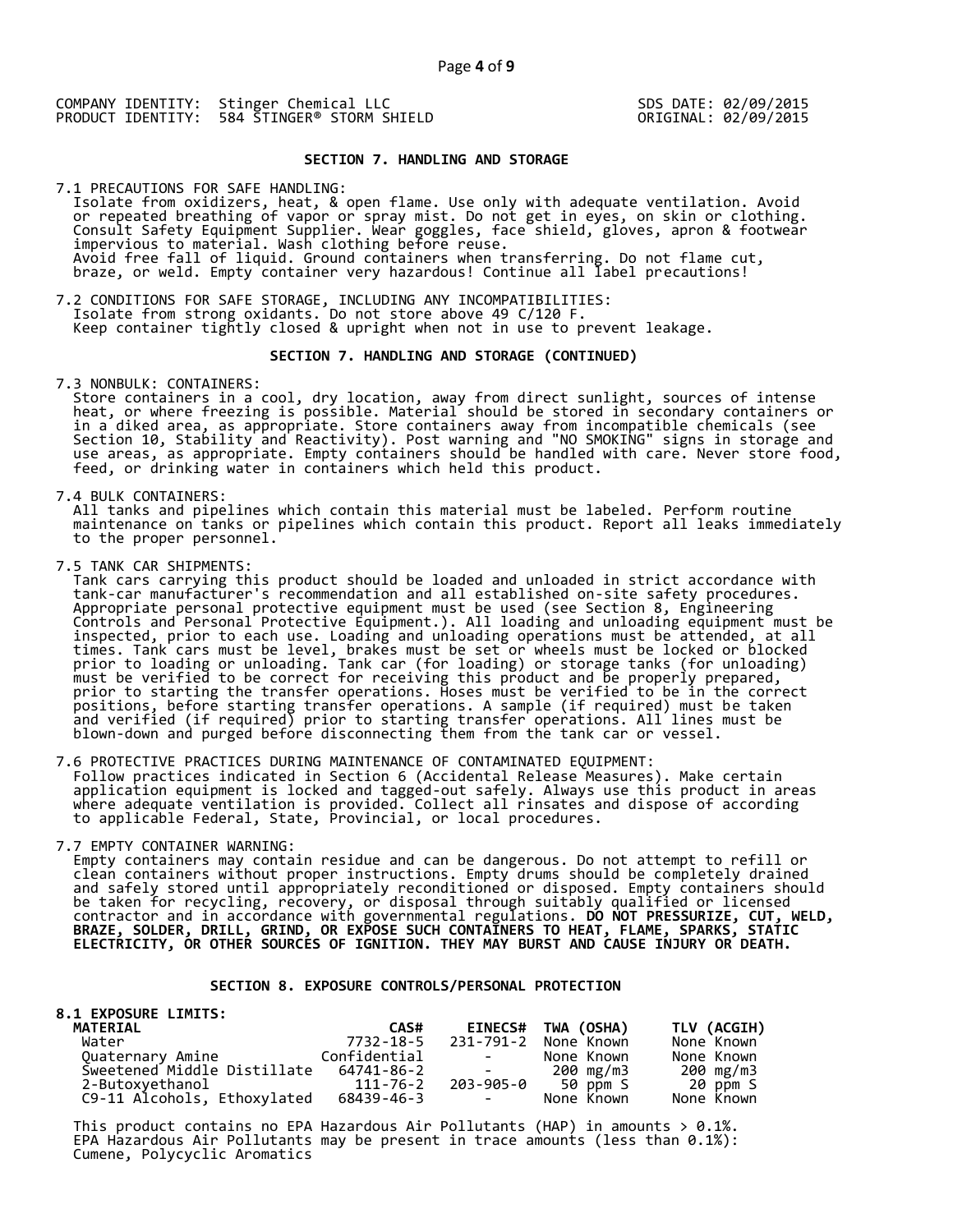## **SECTION 8. EXPOSURE CONTROLS/PERSONAL PROTECTION (CONTINUED)**

### **8.2 APPROPRIATE ENGINEERING CONTROLS:**

#### RESPIRATORY EXPOSURE CONTROLS

 Airborne concentrations should be kept to lowest levels possible. If vapor, dust or mist is generated and the occupational exposure limit of the product, or any component of the product, is exceeded, use appropriate NIOSH or MSHA approved air purifying or air-supplied respirator authorized in 29 CFR 1910.134, European Standard EN 149, or applicable State regulations, after determining the airborne concentration of the contaminant. Air supplied respirators should always be worn when airborne concentration of the contaminant or oxygen content is unknown. Maintain airborne contaminant concentrations below exposure limits. If adequate ventilation is not available or there is potential for airborne exposure above the exposure limits, a respirator may be worn up to the respirator exposure limitations, check with respirator equipment manufacturer's recommendations/limitations. For particulates, a particulate respirator (NIOSH Type N95 or better filters) may be worn. If oil particles (such as: lubricants, cutting fluids, glycerine, and so on) are present, use a NIOSH Type R or P filter. For a higher level of protection, use positive pressure supplied air respiration protection or Self-Contained Breathing Apparatus or if oxygen levels are below 19.5% or are unknown.

 EMERGENCY OR PLANNED ENTRY INTO UNKNOWN CONCENTRATIONS OR IDLH CONDITIONS Positive pressure, full-face piece Self-Contained Breathing Apparatus; or positive pressure, full-face piece Self-Contained Breathing Apparatus with an auxilliary positive pressure Self-Contained Breathing Apparatus.

VENTILATION<br>LOCAL EXHAUST: LOCAL EXHAUST: Necessary MECHANICAL (GENERAL): Necessary SPECIAL: None OTHER: None Please refer to ACGIH document, "Industrial Ventilation, A Manual of Recommended Practices", most recent edition, for details.

### **8.3 INDIVIDUAL PROTECTION MEASURES, SUCH AS PERSONAL PROTECTIVE EQUIPMENT:**

EYE PROTECTION:

 Safety eyewear complying with an approved standard should be used when a risk assessment indicates this is necessary to avoid exposure to liquid splashes, mists or dusts. If contact is possible, chemical splash goggles should be worn, when a higher degree of protection is necessary, use splash goggles or safety glasses. Face-shields are recommended when the operation can generate splashes, sprays or mists.

HAND PROTECTION:

 Use gloves chemically resistant to this material. Glove must be inspected prior to use. Preferred examples: Butyl rubber, Chlorinated Polyethylene, Polyethylene, Ethyl vinyl alcohol laminate ("EVAL"), Polyvinyl alcohol ("PVA"). Examples of acceptable glove barrier materials include: Natural rubber ("latex"), Neoprene, Nitrile/butadiene rubber ("nitrile") or ("NBR"), Polyvinyl chloride ("PVC") or "vinyl"), Viton. Chemical-resistant, impervious gloves complying with an approved standard should be worn at all times when handling chemical products if a risk assessment indicates this is necessary. Considering the parameters specified by the glove manufacturer, check during use that the gloves are still retaining their protective properties. It should be noted that the time to breakthrough for any glove material may be different for different glove manufacturers. In the case of mixtures, consisting of several substances, the protection time of the gloves cannot be accurately estimated. Use proper glove removal technique (without touching glove's outer surface) to avoid skin contact with this product. Dispose of contaminated gloves after use in accordance with applicable laws and good practices. Wash and dry hands.

#### BODY PROTECTION:

 Use body protection appropriate for task. Cover-all, rubber aprons, or chemical protective clothing made from impervious materials are generally acceptable, depending on the task.

### WORK & HYGIENIC PRACTICES:

 Wash hands, forearms and face thoroughly after handling chemical products, before eating, smoking and using toilet facilities and at the end of the working period. Provide readily accessible eye wash stations & safety showers. Remove clothing that becomes contaminated. Destroy contaminated leather articles. Launder or discard contaminated clothing.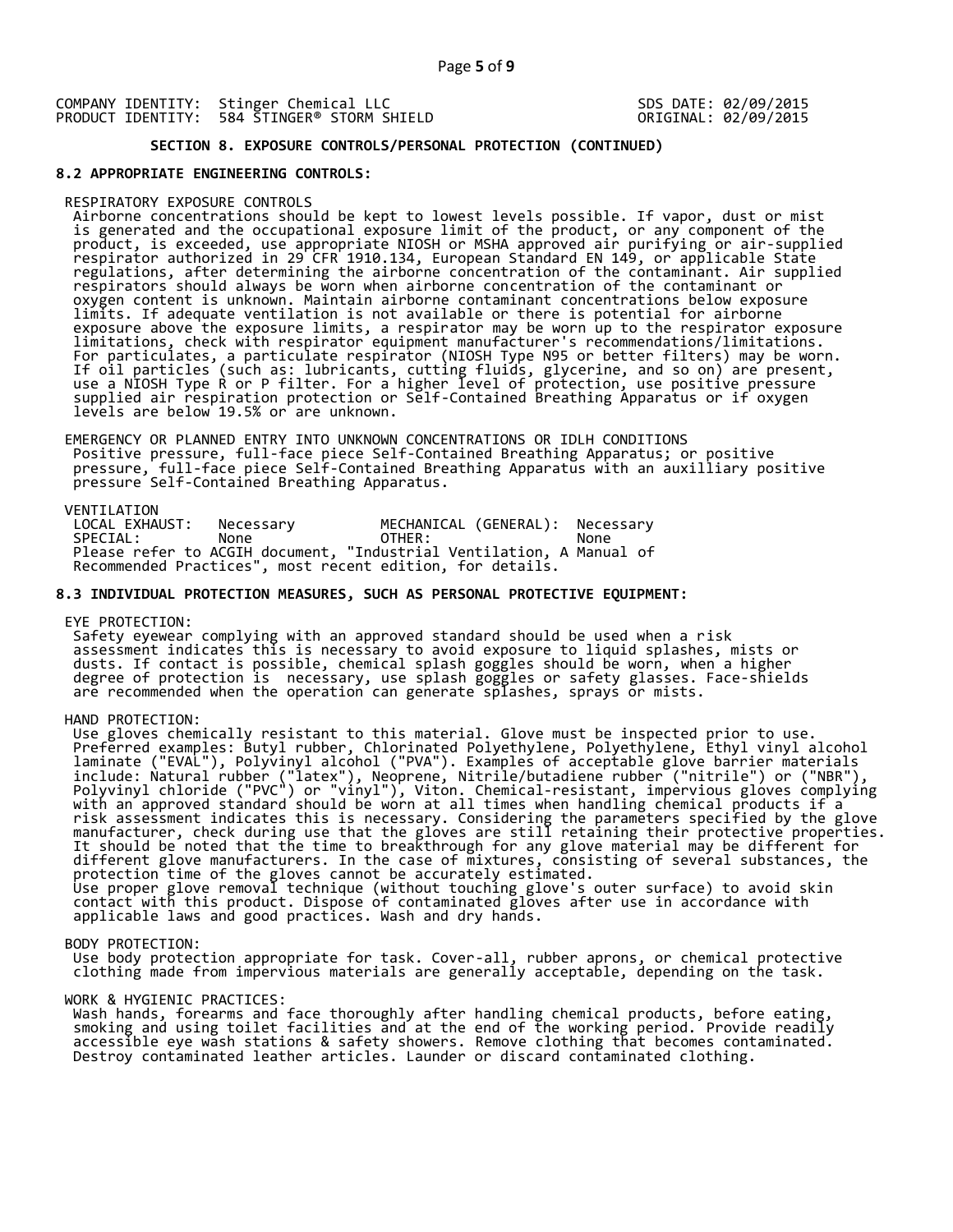## **SECTION 9. PHYSICAL & CHEMICAL PROPERTIES**

| APPEARANCE:                                            | Liquid, Amber                                                                                               |
|--------------------------------------------------------|-------------------------------------------------------------------------------------------------------------|
| ODOR:                                                  | Banana                                                                                                      |
| ODOR THRESHOLD:                                        | Not Available                                                                                               |
| pH (Neutrality):                                       | Not Available                                                                                               |
| MELTING POINT/FREEZING POINT:                          |                                                                                                             |
| BOILING RANGE (IBP, 50%, Dry Point):                   |                                                                                                             |
| FLASH POINT (TÈST METHOD):                             | Not Available<br>111  136  332* C / 232  278  630* F (*=End Point)<br>62 C / 145 F (TCC) (Lowest Component) |
| EVAPORATION RATE (n-Butyl Acetate=1):                  | Not Applicable                                                                                              |
| FLAMMABILITY CLASSIFICATION:                           | Class III-A                                                                                                 |
| LOWER FLAMMABLE LIMIT IN AIR (% by vol):               | 0.95 (Lowest Component)                                                                                     |
| UPPER FLAMMABLE LIMIT IN AIR $(x\;$ by $\text{vol})$ : | Not Available                                                                                               |
| VAPOR PRESSURE (mm of Hg)@20 C                         | 17.2                                                                                                        |
| VAPOR DENSITY (air=1):                                 | 0.783                                                                                                       |
| GRAVITY @ 68/68 F / 20/20 C:                           |                                                                                                             |
| DENSITY:                                               | 0.996                                                                                                       |
| SPECIFIC GRAVITY (Water=1):                            | 0.998                                                                                                       |
| POUNDS/GALLON:                                         | 8.311                                                                                                       |
| WATER SOLUBILITY:                                      | Complete                                                                                                    |
| PARTITION COEFFICIENT (n-Octane/Water):                | Not Available                                                                                               |
| AUTO IGNITION TEMPERATURE:                             | 254 C / 490 F                                                                                               |
| DECOMPOSITION TEMPERATURE:                             | Not Available                                                                                               |
| TOTAL VOC'S (TVOC)*:                                   | 6.0 Vol% / 54.1 g/L / .4 Lbs/Gal                                                                            |
| NONEXEMPT VOC'S (CVOC)*:                               | 17.0 Vol% / 54.1 g/L / .4 Lbs/Gal                                                                           |
| HAZARDOUS AIR POLLUTANTS (HAPS):                       | 0.0 Wt% /0.0 g/L / 0.000 Lbs/Gal                                                                            |
| NONEXEMPT VOC PARTIAL PRESSURE (mm of Hg @ 20 C)       | 0.0                                                                                                         |
| VISCOSITY @ 20 C (ASTM D445):                          | Not Available                                                                                               |
| * Using CARB (California Air Resources Board Rules).   |                                                                                                             |
|                                                        |                                                                                                             |

## **SECTION 10. STABILITY & REACTIVITY**

10.1 REACTIVITY & CHEMICAL STABILITY: Stable under normal conditions, no hazardous reactions when kept from incompatibles.

10.2 POSSIBILITY OF HAZARDOUS REACTIONS & CONDITIONS TO AVOID: Isolate from oxidizers, heat, & open flame.

10.3 INCOMPATIBLE MATERIALS: Reacts with strong oxidants, causing fire & explosion hazard.

10.4 HAZARDOUS DECOMPOSITION PRODUCTS: Carbon Monoxide, Carbon Dioxide from burning.

10.5 HAZARDOUS POLYMERIZATION: Will not occur.

## **SECTION 11. TOXICOLOGICAL INFORMATION**

## **11.1 ACUTE HAZARDS**

 11.11 EYE & SKIN CONTACT: Primary irritation to skin, defatting, dermatitis. Absorption thru skin increases exposure. Primary irritation to eyes, redness, tearing, blurred vision. Liquid can cause eye irritation. Wash thoroughly after handling.

 11.12 INHALATION: Anesthetic. Irritates respiratory tract. Acute overexposure can cause serious nervous system depression. Vapor harmful. Breathing vapor can cause irritation. Acute overexposure can cause harm to affected organs by routes of entry.

 11.13 SWALLOWING: Harmful or fatal if swallowed. Swallowing can cause abdominal irritation, nausea, vomiting & diarrhea. The symptoms of chemical pneumonitis may not show up for a few days.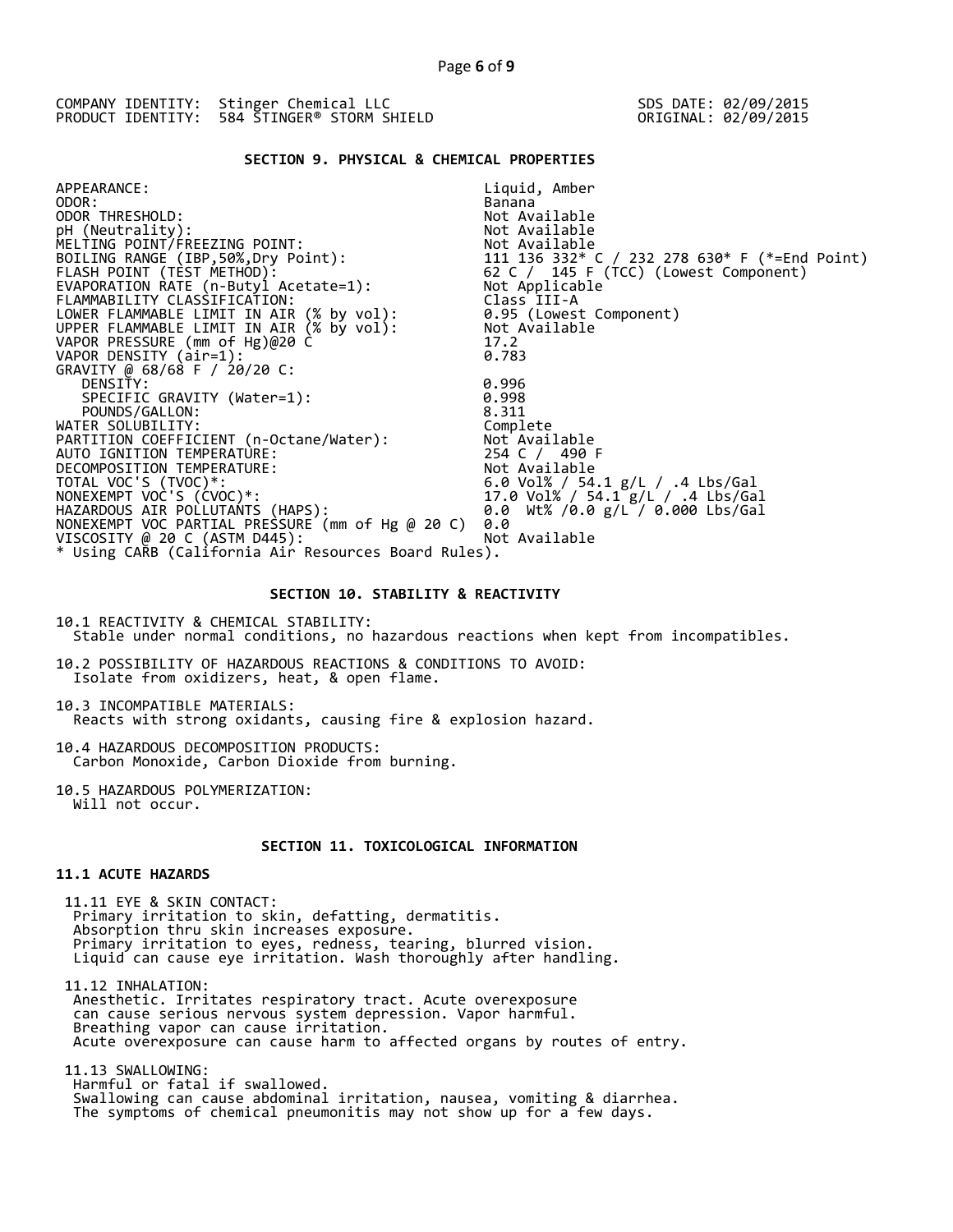### **SECTION 11. TOXICOLOGICAL INFORMATION (CONTINUED)**

### **11.2 SUBCHRONIC HAZARDS/CONDITIONS AGGRAVATED**

 MEDICAL CONDITIONS AGGRAVATED BY EXPOSURE: Pre-existing disorders of any target organs mentioned in this Document can be aggravated by over-exposure by routes of entry to components of this product. Persons with these disorders should avoid use of this product.

### **11.3 CHRONIC HAZARDS**

 11.31 CANCER, REPRODUCTIVE & OTHER CHRONIC HAZARDS: This product has no carcinogens listed by IARC, NTP, NIOSH, OSHA or ACGIH, as of this date, greater or equal to 0.1%. This product contains less than 1 ppm of Benzene. Not considered hazardous in such low concentrations. Absorption thru skin may be harmful.

11.32 TARGET ORGANS: May cause damage to target organs, based on animal data.

11.33 IRRITANCY: Irritating to contaminated tissue.

11.34 SENSITIZATION: No component is known as a sensitizer.

11.35 MUTAGENICITY: No known reports of mutagenic effects in humans.

11.36 EMBRYOTOXICITY: No known reports of embryotoxic effects in humans.

11.37 TERATOGENICITY: No known reports of teratogenic effects in humans.

11.38 REPRODUCTIVE TOXICITY: No known reports of reproductive effects in humans.

 A MUTAGEN is a chemical which causes permanent changes to genetic material (DNA) such that the changes will propagate across generational lines. An EMBRYOTOXIN is a chemical which causes damage to a developing embryo (such as: within the first 8 weeks of pregnancy in humans), but the damage does not propagate across generational lines. A TERATOGEN is a chemical which causes damage to a developing fetus, but the damage does not propagate across generational lines. A REPRODUCTIVE TOXIN is any substance which interferes in any way with the reproductive process.

### **11.4 MAMMALIAN TOXICITY INFORMATION**

| <b>MATERIAL</b>             | CAS#     | <b>EINECS#</b>       | LOWEST KNOWN LETHAL DOSE DATA<br>LOWEST KNOWN LD50 (ORAL) |
|-----------------------------|----------|----------------------|-----------------------------------------------------------|
| Ethylene Glycol Butyl Ether | 111-76-2 | and the state of the | 320.0 mg/kg(Rabbits)<br>LOWEST KNOWN LC50 (VÁPORS)        |
| Ethylene Glycol Butyl Ether | 111-76-2 | $\sim$               | 700 ppm (Mice)                                            |

### **SECTION 12. ECOLOGICAL INFORMATION**

### **12.1 ALL WORK PRACTICES MUST BE AIMED AT ELIMINATING ENVIRONMENTAL CONTAMINATION.**

12.2 EFFECT OF MATERIAL ON PLANTS AND ANIMALS: This product may be harmful or fatal to plant and animal life if released into the environment. Refer to Section 11 (Toxicological Information) for further data on the effects of this product's components on test animals.

12.3 EFFECT OF MATERIAL ON AQUATIC LIFE: The most sensitive known aquatic group to any component of this product is: Tidewater Silversides 1250 ppm or mg/L (96 hour exposure). Keep out of sewers and natural water supplies. Environmental effects of the substance have not been investigated adequately.

12.4 MOBILITY IN SOIL Mobility of this material has not been determined.

12.5 DEGRADABILITY This product is completely biodegradable.

12.6 ACCUMULATION Bioaccumulation of this product has not been determined.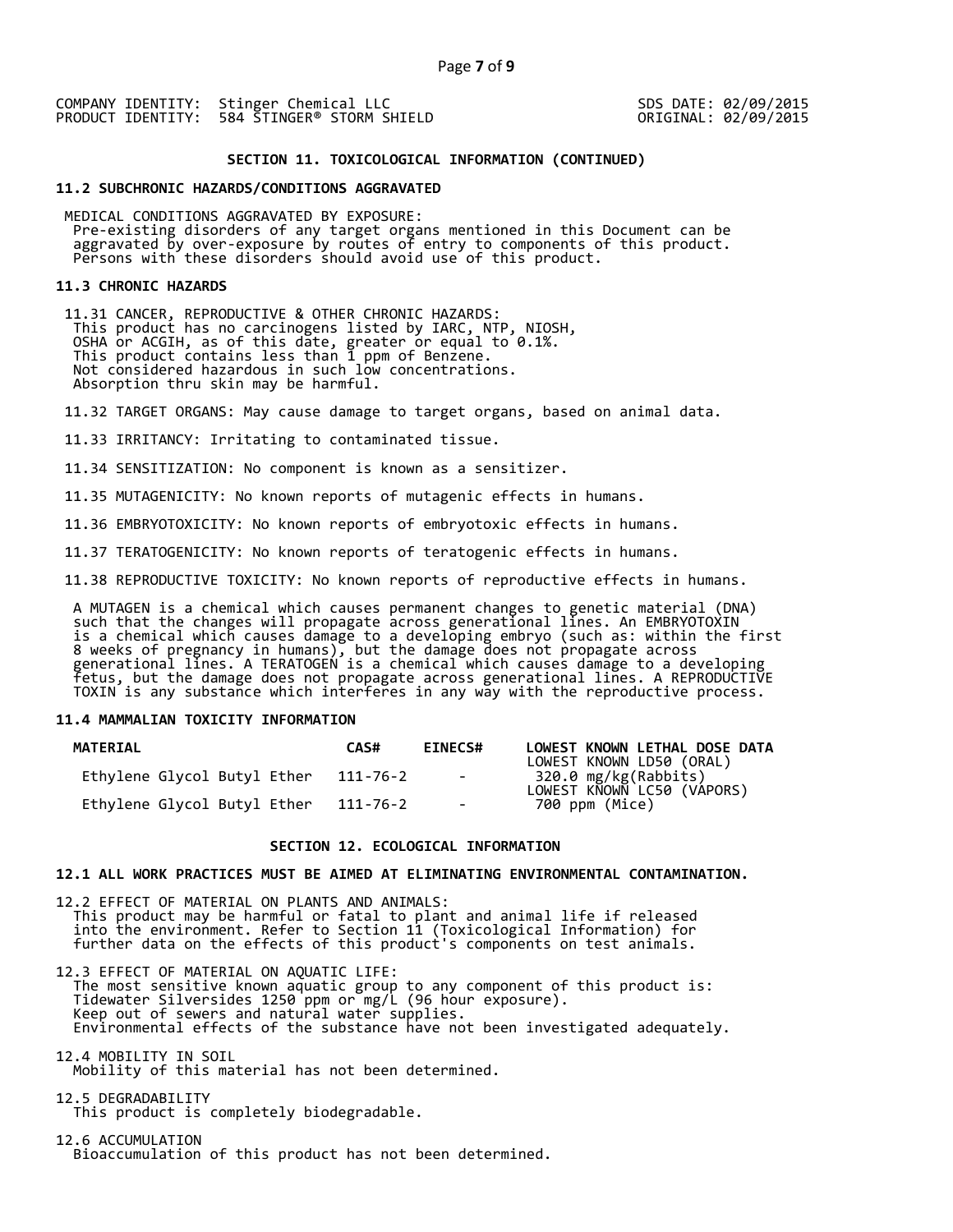### **SECTION 13. DISPOSAL CONSIDERATIONS**

The generation of waste should be avoided or minimized wherever possible. Dispose of surplus and non-recyclable products via a licensed waste disposal contractor. Waste should not be disposed of untreated to the sewer unless fully compliant with the requirements of all authorities with jurisdiction. Waste packaging should be recycled. Incineration or landfill should only be considered when recycling is not feasible. This material and its container must be disposed of in a safe way. Care should be taken when handling emptied containers that have not been cleaned or rinsed out. Empty containers and liners may retain some product residues. Vapor from some product residues may create a highly flammable or explosive atmosphere inside the container. **DO NOT PRESSURIZE, CUT, WELD, BRAZE, SOLDER, DRILL, GRIND, OR EXPOSE USED CONTAINERS TO HEAT, FLAME, SPARKS, STATIC ELECTRICITY, OR OTHER SOURCES OF IGNITION. THEY MAY BURST AND CAUSE INJURY OR DEATH.** Avoid dispersal of spilled material and runoff and contact with soil, waterways, drains and sewers. Processing, use or contamination may change the waste disposal requirements. Do not dispose of on land, in surface waters, or in storm drains. Waste should be recycled or disposed of in accordance with regulations. Large amounts should be collected for reuse or consigned to licensed hazardous waste haulers for disposal. **ALL DISPOSAL MUST BE IN ACCORDANCE WITH ALL FEDERAL, STATE, PROVINCIAL, AND LOCAL REGULATIONS. IF IN DOUBT, CONTACT PROPER AGENCIES.** 

### **SECTION 14. TRANSPORT INFORMATION**

MARINE POLLUTANT: No DOT/TDG SHIP NAME: NONBULK: NOT REGULATED BULK: NA1993, Combustible liquid, (contains: Butoxyethanol),3, PG-III Combustible liquid. Not DOT regulated on trucks in containers of < 119 gallons.

DRUM LABEL: None (Combustible Liquid)<br>IATA / ICAO: Not Regulated IATA / ICAO: Not Regulated Not Regulated EMERGENCY RESPONSE GUIDEBOOK NUMBER: 128

## **SECTION 15. REGULATORY INFORMATION**

### **15.1 EPA REGULATION: SARA SECTION 311/312 HAZARDS: Acute Health, Chronic Health, Fire**

All components of this product are on the TSCA list. SARA Title III Section 313 Supplier Notification

 This product contains the indicated <\*> toxic chemicals subject to the reporting requirements of Section 313 of the Emergency Planning & Community Right-To-Know Act of 1986 & of 40 CFR 372. This information must be included in all MSDSs that are copied and distributed for this material.

| SARA TITLE III INGREDIENTS | <b>EINECS#</b><br>CAS#                 | <b>WT% (REG.SECTION)</b> | <b>RQ(LBS)</b> |
|----------------------------|----------------------------------------|--------------------------|----------------|
| *2-Butoxyethanol           | $111 - 76 - 2203 - 905 - 00 - 10(313)$ |                          | None           |

### **15.2 STATE REGULATIONS:**

CALIFORNIA SAFE DRINKING WATER & TOXIC ENFORCEMENT ACT (PROPOSITION 65):

 This product contains no chemicals known to the State of California to cause cancer or reproductive toxicity.

### **15.3 INTERNATIONAL REGULATIONS**

 The identified components of this product are listed on the chemical inventories of the following countries:

 Australia (AICS), Canada (DSL or NDSL), China (IECSC), Europe (EINECS, ELINCS), Japan (METI/CSCL, MHLW/ISHL), South Korea (KECI), New Zealand (NZIoC), Philippines (PICCS), Switzerland (SWISS), Taiwan (NECSI), USA (TSCA).

## **15.4 CANADA: WORKPLACE HAZARDOUS MATERIALS INFORMATION SYSTEM (WHMIS)**

 B3: Combustible Liquid. D2B: Irritating to skin / eyes.

 This product was classified using the hazard criteria of the Controlled Products Regulations (CPR). This Document contains all information required by the CPR.